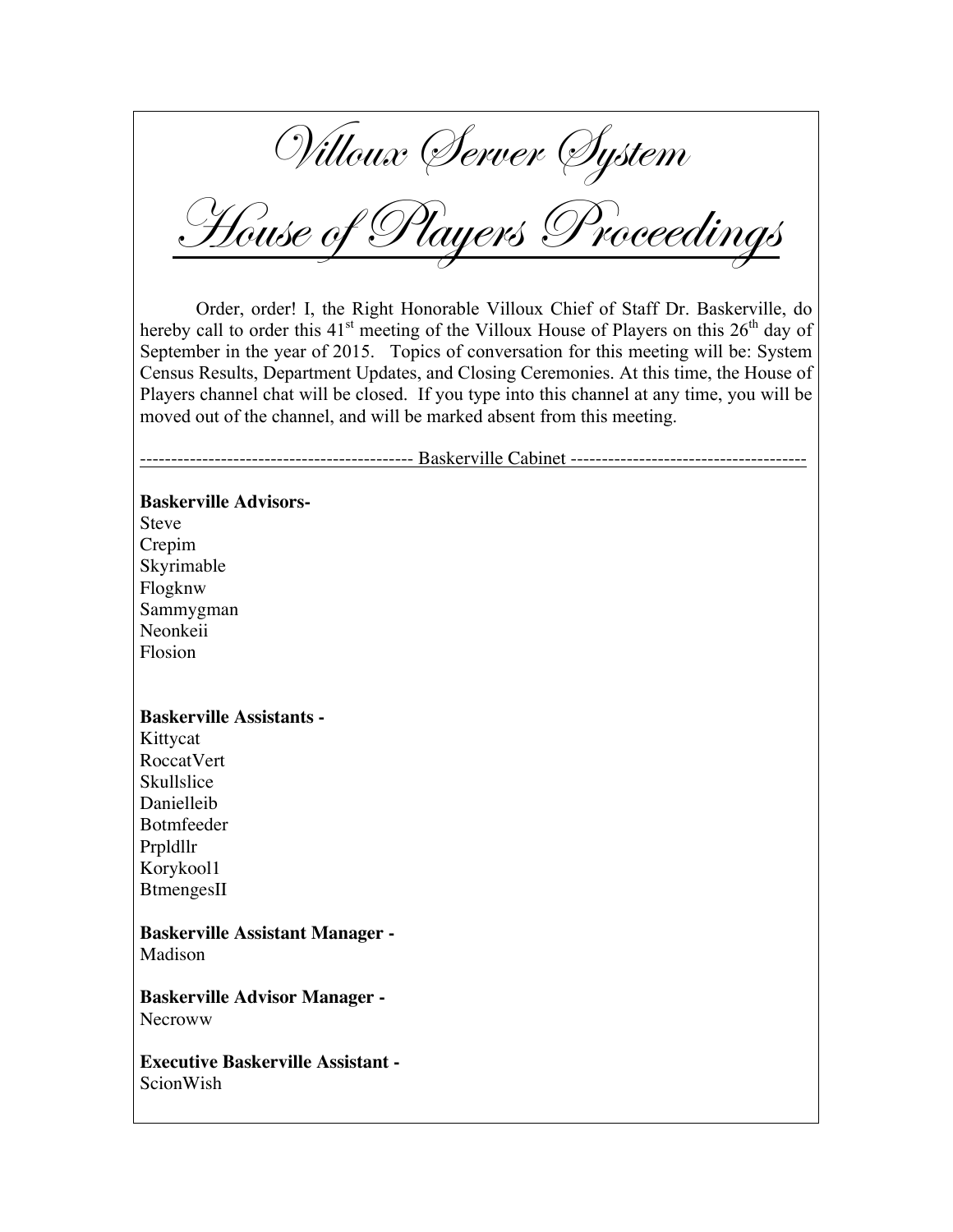#### --------------------------------------- System Building Department --------------------------------

#### **Minecraft Builders-**

VAwesomeV InjectingHD

#### **Minecraft Specialists-**TherminatorX

#### **Building Manager-**Mikeamilli

#### **Architect Manager-**SoulSniper214

#### **Executive System Builder-**Smudd

#### ------------------------------------ System Coding Department ------------------------------------

#### **System Coders -** FunSemaj

#### **System Host -**

#### **Coding Manager -** Cronus

#### **Executive System Coder -** Jdaca

----------------------------------- System Press Department ----------------------------------------

#### **System Press Officers -**

Theabn Zenoara Wolfmanono SeaDragnX Ratifyed Grazey Smitherss

#### **Art Designers -**

BrunorxPT Johni MadViber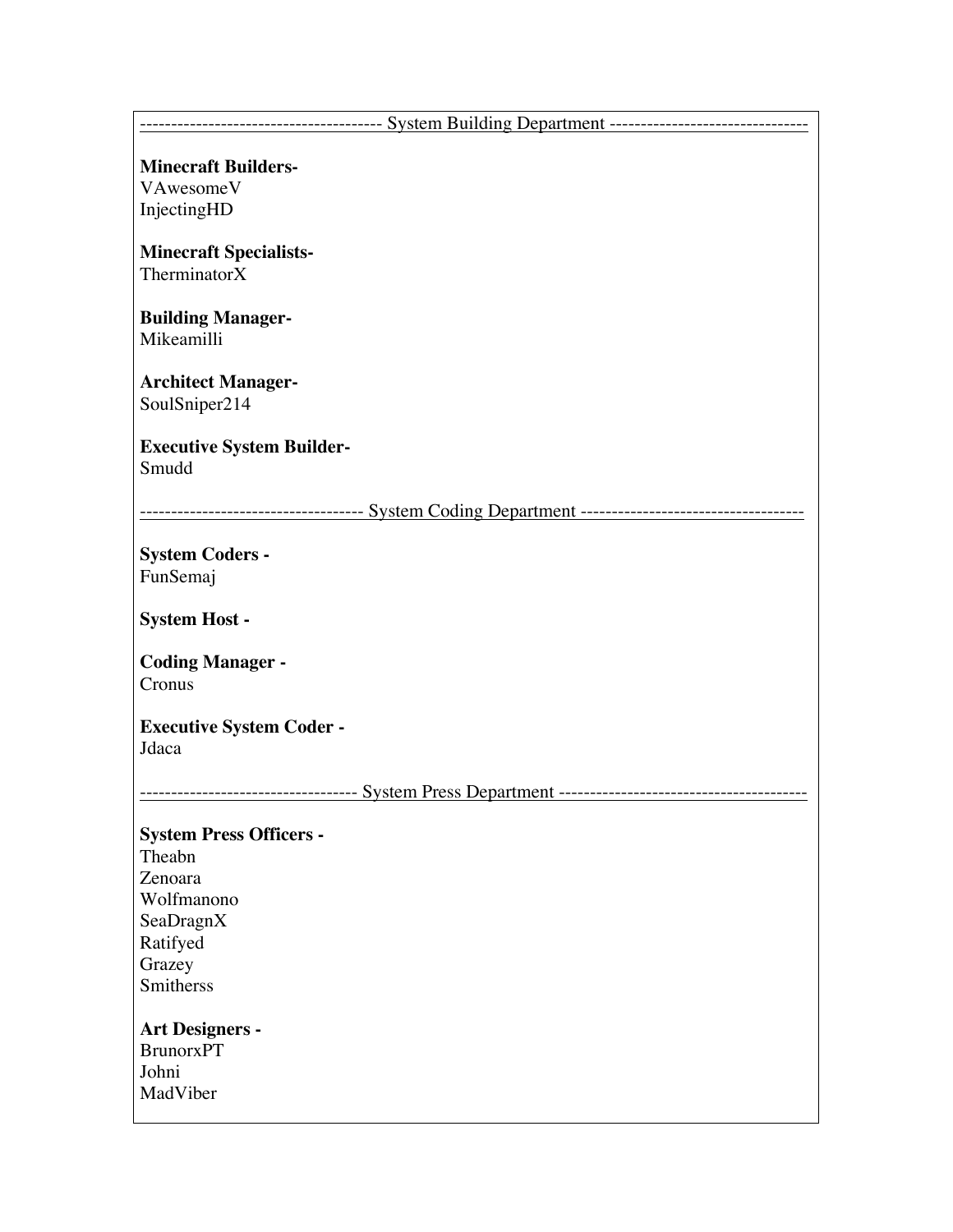| Commercialists - |  |
|------------------|--|
| <b>SLVRDLLR</b>  |  |
| Hetoup           |  |

### **Radio Villoux DJs -**

Dhuse **MENGES** Zedl

#### **Commercialist Manager-**

**Radio Villoux DJ Manager-**Nexemonsta

#### **Press Manager -**

**Executive Press Officer -** ShadowBoo

---------------------------- TeamSpeak Operation Department --------------------

#### **TeamSpeak Operators -**

MystiA DemonKingz X4v13r1120 Ragweed Tryndemere ImTweek IronRain Frozen\_Tenticles

#### **Operative Manager-**GodHunta

**Executive TeamSpeak Operator -**

Ace

---------------------------------- League of Legends Department ----------------------------------

#### **League of Legends Tournament Directors-**ChewOnDiss

**League of Legends Department Chairman-**Pwnzy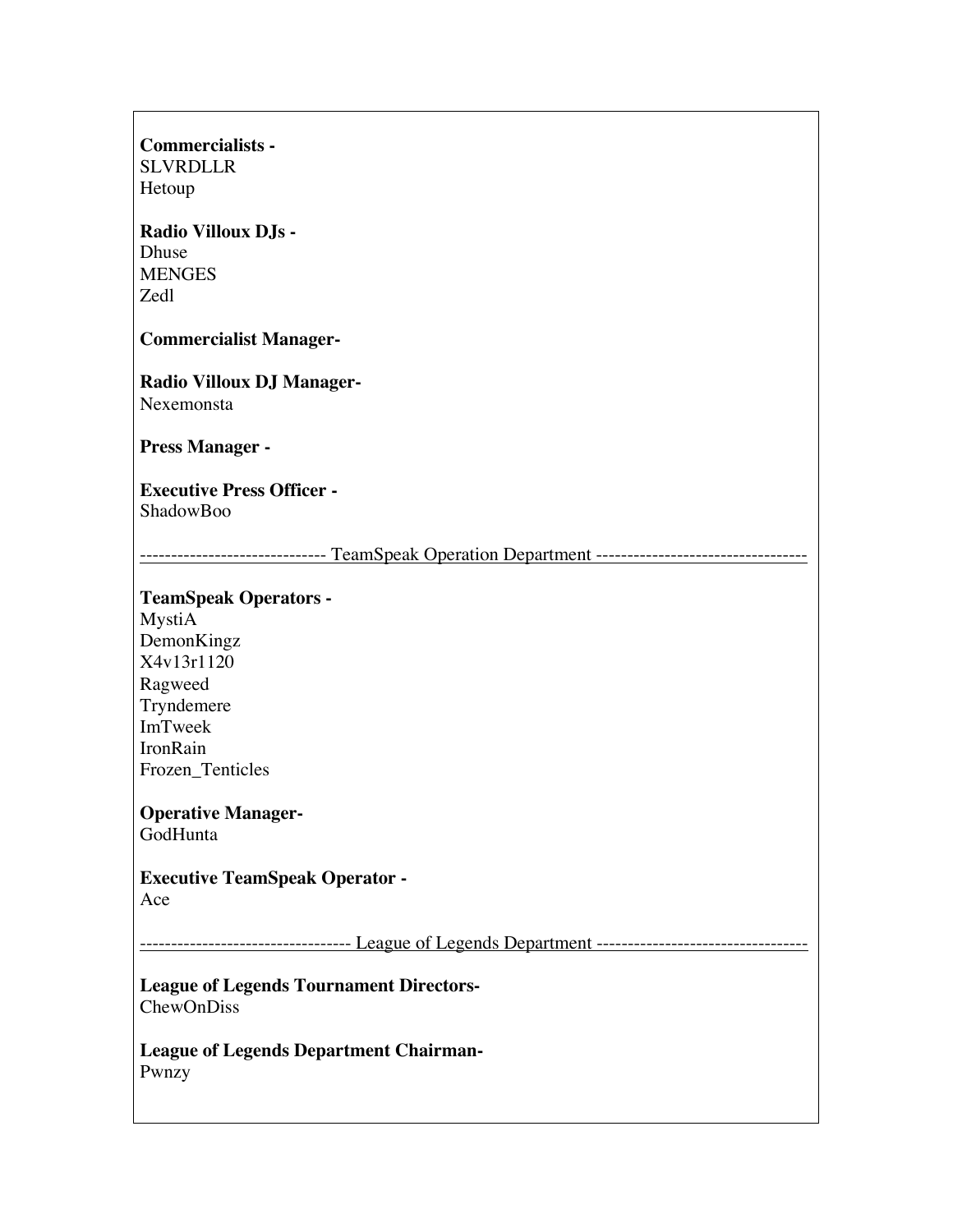| <u>----------------------------------- Realm of the Mad God Department ------------------------------</u> |
|-----------------------------------------------------------------------------------------------------------|
|                                                                                                           |
| <b>Realm of the Mad God Tomb Master -</b>                                                                 |
| Weemee19                                                                                                  |
| <b>Realm of the Mad God Guild Masters -</b>                                                               |
| Alfamode                                                                                                  |
| <b>COLDHEARTS</b>                                                                                         |
| <b>TOXINSS</b>                                                                                            |
|                                                                                                           |
| <b>Realm of the Mad God Department Chairman -</b>                                                         |
| Spazproof                                                                                                 |
|                                                                                                           |
|                                                                                                           |
| <b>Minecraft Server Heads -</b>                                                                           |
| <b>Minecraft Department Chairman -</b>                                                                    |
| Neonkeii                                                                                                  |
|                                                                                                           |
|                                                                                                           |
|                                                                                                           |
| <b>Counter Strike Tournament Directors -</b>                                                              |
| <b>Counter Strike Server Head -</b>                                                                       |
|                                                                                                           |
| <b>Counter Strike Department Chairman -</b>                                                               |
| Ramt1                                                                                                     |
|                                                                                                           |
|                                                                                                           |
| <b>Trove Guild Masters -</b>                                                                              |
|                                                                                                           |
| <b>Trove Department Chairman -</b>                                                                        |
| Oupas                                                                                                     |
|                                                                                                           |
|                                                                                                           |
|                                                                                                           |
|                                                                                                           |
|                                                                                                           |
|                                                                                                           |
|                                                                                                           |
|                                                                                                           |
|                                                                                                           |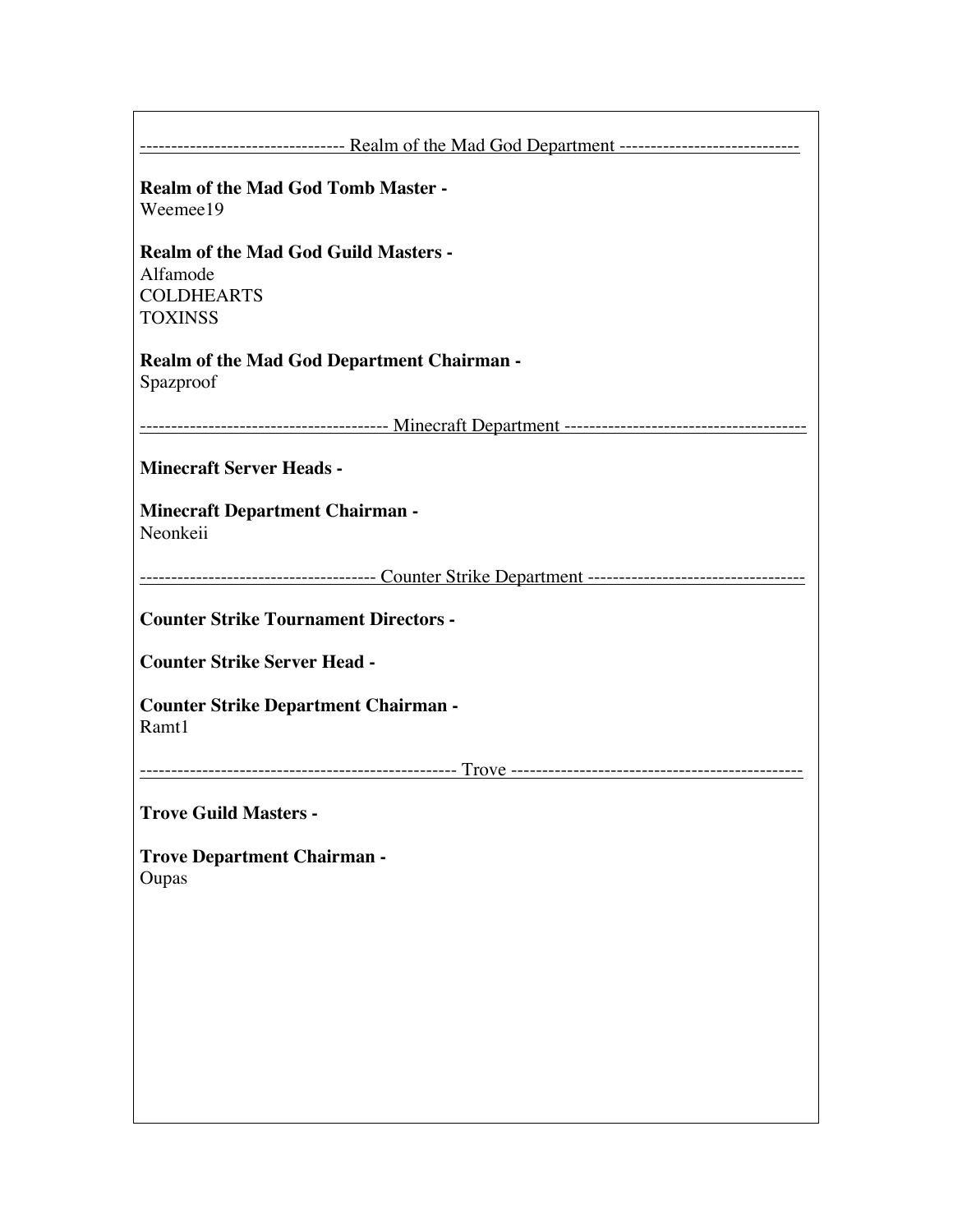Excused Absences:

The Baskerville Advisor, Crepim for Time Zone Differences The Baskerville Advisor, Skyrimable for Work Related Issues The Baskerville Advisor, Sammygman for Personal Issues The Baskerville Assistant, Kiitycat for Time Zone Differences The Baskerville Assistant Manager, Madison for Work Related Issues The Baskerville Advisor Manager, Necroww for Work Related Issues The Executive Baskerville Assistant, ScionWish for Personal Issues

The Minecraft Architect Manager, SoulSniper214 for Personal Issues The Executive System Builder, Smudd for Time Zone Differences

The System Art Designer, BrunoxPT for Time Zone Differences The System Art Designer, Johni for Time Zone Differences The System Commercialist, SLVRDLLR for Personal Issues The Radio Villoux DJ, Zedl for Time Zone Differences The Executive System Press Officer, ShadowBoo for Personal Issues

The TeamSpeak Operator, MystiA for Time Zone Differences The TeamSpeak Operator, Xv413r1120 for Personal Issues The TeamSpeak Operator, Frozen\_Tenticles for Time Zone Differences The Executive TeamSpeak Operator, Ace for Time Zone Differences

The Realm of the Mad God Guild Master, COLDHEARTS for Time Zone Differences The Realm of the Mad God Department Chairman, Spazproof for Time Zone Differences

The Trove Department Chairman, Oupas for Personal Issues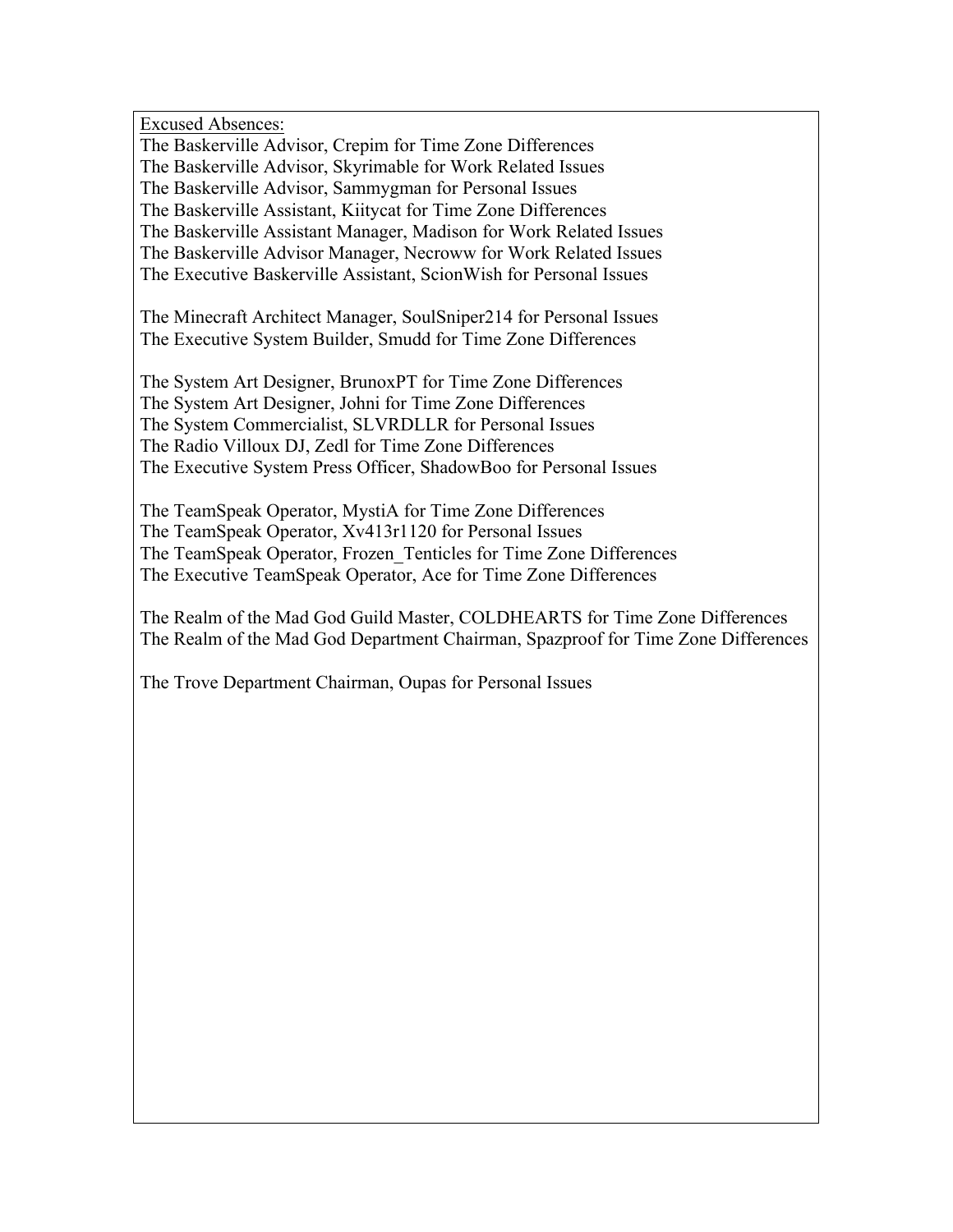Unexcused Absences: The Baskerville Assistant, RoccatVert The Baskerville Assistant, Prpldllr The Baskerville Advisor, Steve The Baskerville Advisor, Flosion

The Minecraft Builder, VAwesomeV The Minecraft Builder, InjectingHD The Minecraft Building Manager, Mikeamilli

The System Press Officer, Wolfmanono The System Press Officer, Ratifyed The System Press Officer, Grazey The System Art Designer, MadViber The Commercialist, Hetoup The Radio Villoux DJ, Dhuse The Radio Villoux DJ, MENGES The Radio Villoux DJ, Manager, Nexemonsta

The TeamSpeak Operator, ImTweek

The Realm of the Mad God Tomb Master, Weemee19 The Realm of the Mad God Guild Master, Alfamode The Realm of the Mad God Guild Master TOXINSS

The League of Legends Tournament Director, ChewOnDiss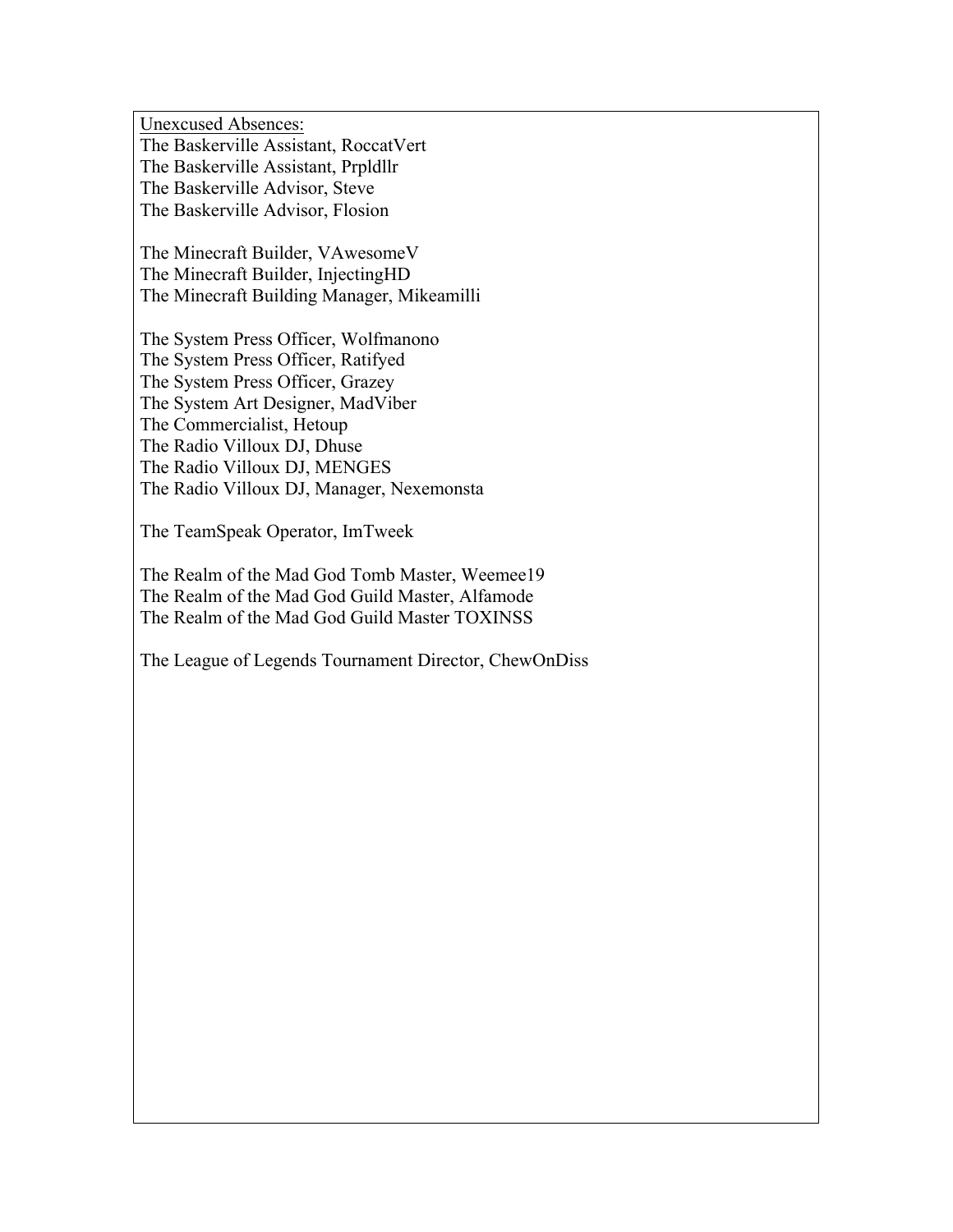Transition: We will now open tonight's meeting with the results of September, 2015's System Census.

System Census Results as Read by Dr. Baskerville

As you may be aware, every three months the system holds a System Census to survey elements such as the amount of users in the system, how diverse the system is in regards to nationality, and which departments are bringing in the largest amounts of user. The requirements for a user to be defined in the System Census, as outlined by the System Census Ordinance in the Villoux Bill of Ordinances, are as follows: "In order for a user to be counted in a department, the user must have been active in Villoux for at least one month prior to the census, must use the Villoux TeamSpeak server regularly, and must not be issued a hiatus or be inactive in the system for excess one month. If a user violates any of the above stated, he/she is ineligible to be counted in the System Census." Now that you have a better understanding of the census, I shall proceed with this month's results.

In the May 2015 census, Villoux saw itself at the largest state it has ever been with a record 302 users. As I made note of then, I was extremely proud of the accomplishments that our staff made in making Villoux so large. This month, it gives me even more pride to announce that we have again reached a new record number of users – 350. The fact that Villoux has reached a capacity in which we have over three hundred active users is truly something that we should all gain a sense of pride and accomplishment from. In January of this year, I stated that I thought having 350 users by January 2016 would be a good goal, and I am pleased to state that we have successfully ascertained that goal.

In regards to nationalities, the United States of America remains, by far, the largest nationality within Villoux. The United States of America provides Villoux with 56% of the overall userbase. Despite being American dominated in regards to total user base, Villoux remains an extremely nationally diverse community. Our Operation Department alone contains users from Canada to Finland to Japan to Australia. Villoux's diversity is something I am profoundly proud of. As of this census, we have users from 37 different countries. The nationalities in total for the system are as follows: 56% from the United States of America; 7% from Portugal, Canada, and Estonia, respectively; 6% from Australia and Finland, respectively; 5% from the United Kingdom; 2% from Sweden; 1% from Germany and USA-Japan, respectively; 0.5% from Belgium, Belgium-Portugal, Canada-Ukraine, Ireland, Latvia, and the United Arab Emirates, respectively; and, finally, 0.3% from Bulgaria, Canada-Serbia, Croatia, Greece, Hong Kong, India, Israel, Italy, Netherlands, New Zealand, Norway, Oman, Philippines, Romania, Saudi Arabia, Ukraine, USA-Cuba, USA-Dominican Republic, USA-Israel, and USA-Mexico, respectively.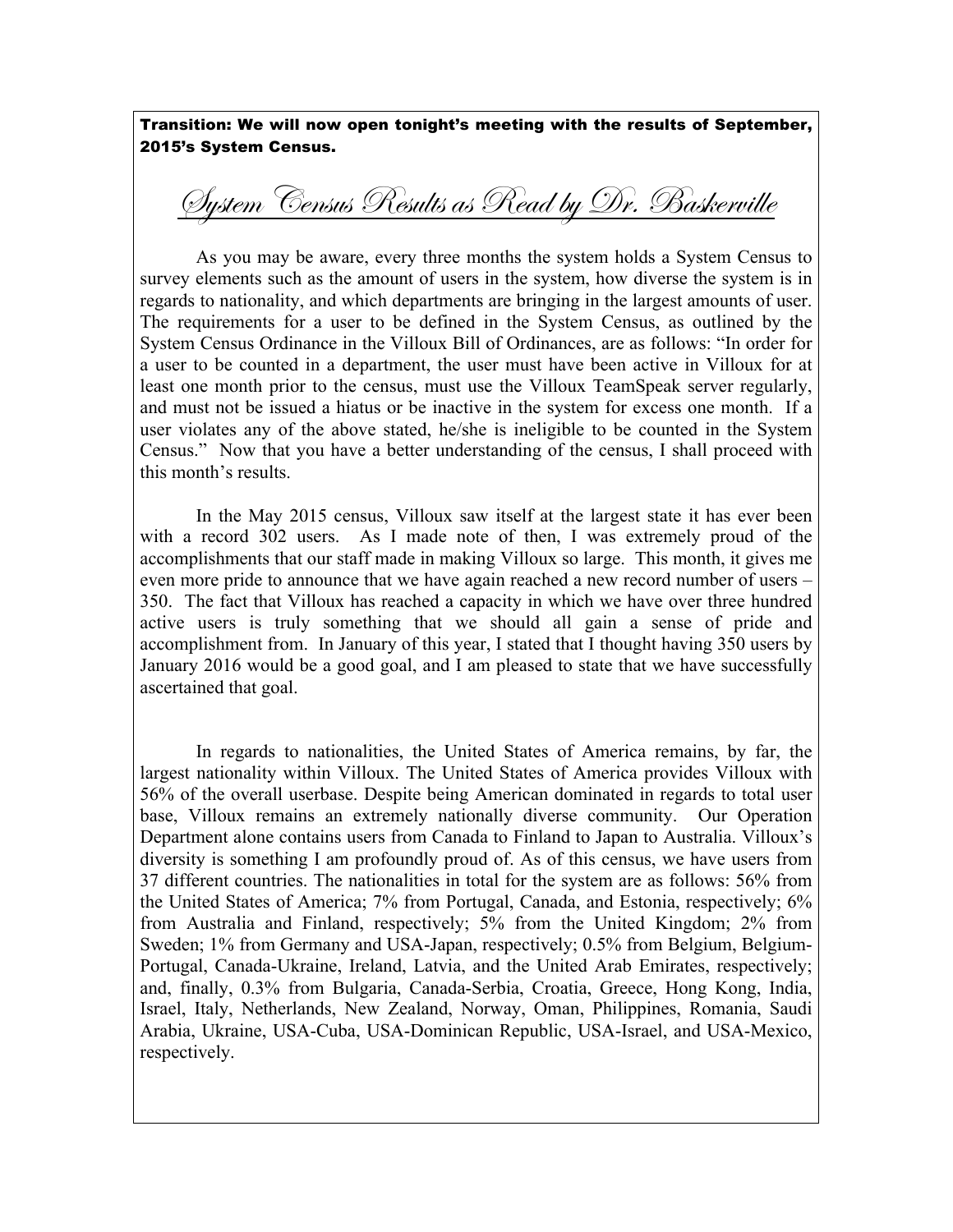As of this month's census, the Realm of the Mad God Department boasts 201 users, which is a noticeable increase from May's 154 users. It is very worthy to note that the Realm of the Mad God Department now holds the largest number of users ever recorded in a system census for a department at 201. The League of Legends Department was not so fortunate as the Realm Department. The League Department experienced a slight decrease in userbase from May 2015's 110 users to the current 100 users. Though this number is still very impressive, I expect to see a significant increase in users by the time of the next census in January. Similarly, the Minecraft Department experienced an extremely slight decrease in users from May's 25 to this month at 21. We will discuss it in further depth later in the meeting, but I have high expectations for this number to skyrocket as well. The Team Fortress 2 Department has had three years of history within the Villoux Server System, but despite all of that time and effort from many different Department Chairmen and Team Fortress 2 staff members, the TF2 Department never yielded any significant userbase for the system. It is because of this fact that the Grand Council voted to disband the Team Fortress 2 Department. After three years of Villoux sponsoring the game, it is time to write our final chapter in the history book of our Team Fortress 2 Department. The Grand Council ensured that Team Fortress 2 would be replaced by not just one but two new departments: the Counter Strike and Trove Departments. Later this evening, the implementation of these department's spacers and the beginning of staff hiring for these departments will occur. The Counter Strike Department joins Villoux with a total of 16 users, and the Trove Department join us with a total of 10 users.

With that being said, the new rankings are as follows: the Realm of the Mad God Department remains Villoux's largest department, the League of Legends Department remains Villoux's second largest department, the Minecraft Department remains Villoux's third largest department, the Counter Strike Department replaces Team Fortress 2 at the place of Villoux's fourth largest department, and the Trove Department becomes Villoux's fifth largest and therefore smallest department. Overall, I am very pleased with the census results as they reaffirm that Villoux is a place where "excellency is your only option."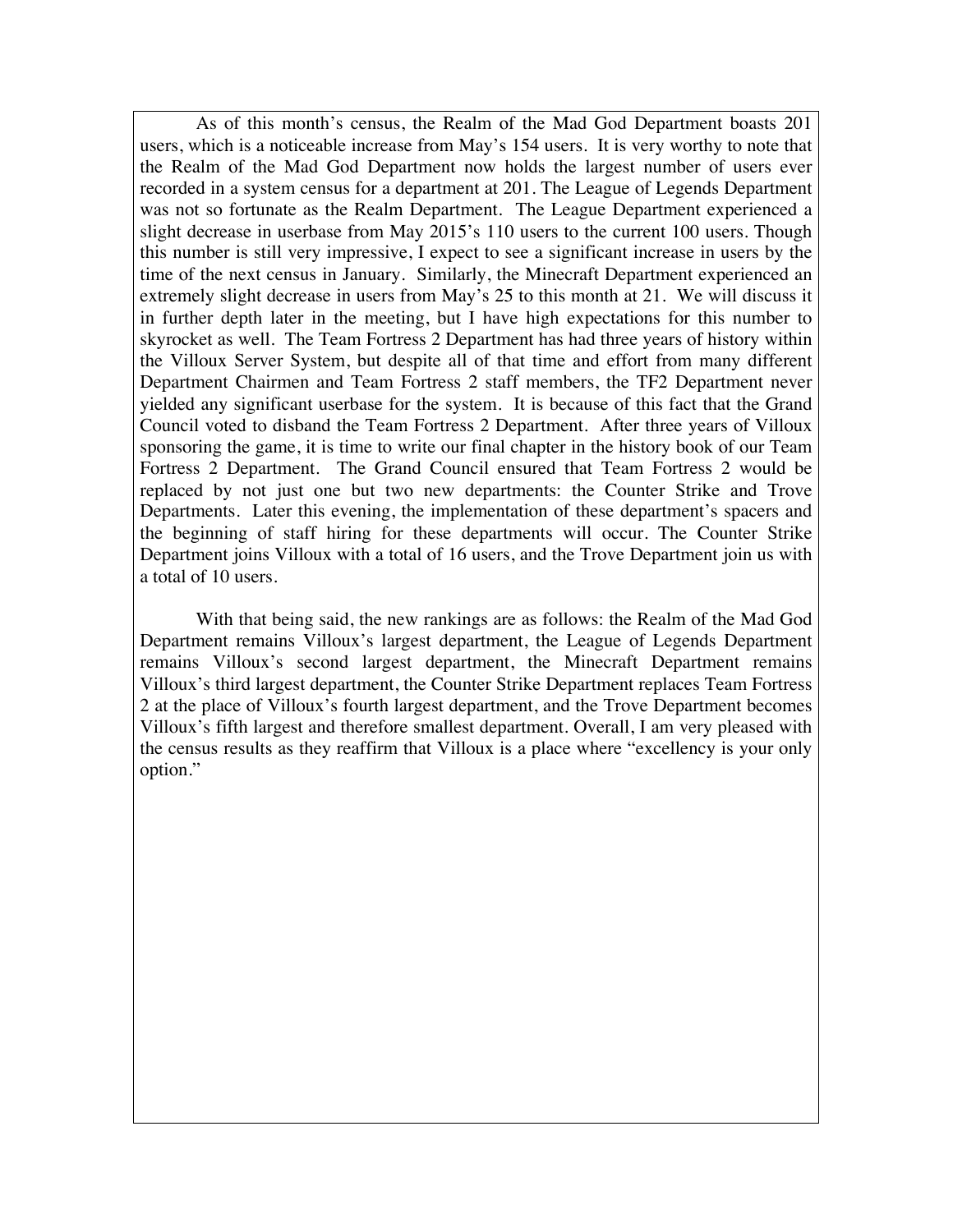Transition: That concludes the System Census Results portion of tonight's meeting. We will now open the Department Updates, starting with the system's largest department, the Realm of the Mad God Department. Presenting the Realm of the Mad God Department Update is the Realm of the Mad God Department Chairman, Mr. Spazproof.

Realm of the Mad God Update as read by Spazproof

Good evening, Villoux House of Players. It is an honor to present you my first Realm of the Mad God Department update; however before I proceed with the department update, I would first like to introduce myself to the House. I began my career in Villoux by serving as a Baskerville Assistant for around two months. I sought and achieved a position as a TeamSpeak Operator in May of this year, and received a promotion to Operative Manager in July. For the past three months, I have served Villoux as the Operative Manager and found the experience to be very worthwhile. It is with a heavy heart that I leave the Operation Department, but I have the utmost confidence in my successor as Operative Manager, Mr. GodHunta. Throughout the duration of my time in Villoux, I have played Realm of the Mad God. I am humbled to now be the leader of that department.

The first topic that I would like to address in my Department Update is the change in Villoux guilds throughout the past month. Very unfortunately, Villoux lost one of the system's most longstanding guilds this past month, the Luminarium Guild. The guild failed to meet the Villoux standard of ten active users both in the game and on TeamSpeak, marking the guild's removal. Our current three guilds are all struggling to maintain Villoux standards, but are doing so. It will become part of my resolve as Chairman to ensure the stability of Villoux's current and future guilds by actively meeting with each guild's Guild Master and engaging each guild's members with the broader Villoux community. I will also seek to recruit more guilds to the system, predominately through working with the Executive System Press Officer, Mr. ShadowBoo and his Commercialist staff to advertise Villoux. Our main Commercialist, Mr. SLVRDLLR is currently on a hiatus due to personal reasons, but upon his return we hope to offer an event through him that will bring guilds to the system. Until that time, Mr. ShadowBoo and the Press Department will continue to advertise for Villoux on various Realm of the Mad God websites and forums. With that being said, I hereby conclude my first department update, and welcome discussion with my fellow House members.

Transition: Thank you for the update, Mr. Spazproof. We will now open the floor to any questions, comments, or concerns per regards the Realm of the Mad God Department. If you have a question, comment, or concern, please send me a private message with question, comment, or concern, respectively.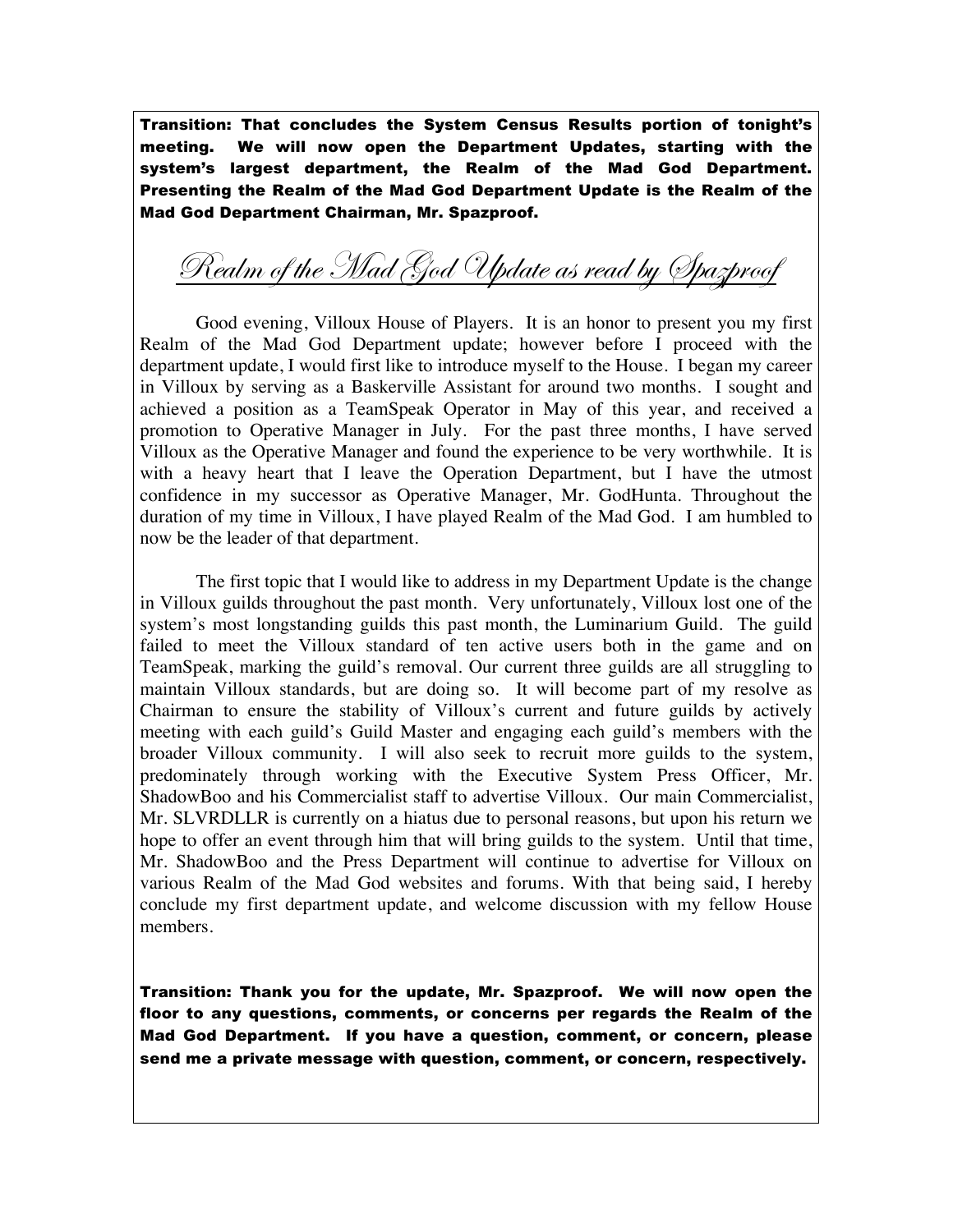There appear to be no further questions, comments, or concerns per regards the Realm of the Mad God Department, therefore we will now move to the system's second largest department, the League of Legends Department. Presenting the League of Legends Department Update is the League of Legends Department Chairman, the honorable Mr. Pwnzy.

League of Legends Update as read by Pwnzy

Thank you. I would like to open tonight by extending my greetings to my fellow House of Players members. Without further ado, let us begin this month's League of Legends Department Update. The month of September has personally been a very busy month for me. Two weeks ago, I moved into a dorm to start my educational career at college, and the majority of my focus has been on that transition. This does sadly mean that a monthly League of Legends tournament was not hosted during this month, but we do certainly plan on having a fabulous tournament in October. Once the date for that tournament is published, you can contact me to sign up for it. Running and organizing the tournaments can be a daunting task, which is why the position of League of Legends Tournament Director exists. If you are familiar with any individuals that you feel might make good Tournament Directors, please direct them to me.

Per regards the system census results, I am very pleased that my department maintained its placement in the system, despite a small decrease. Over the past year, the League of Legends Department has become predominately populated by Europeans, especially from Portugal, Estonia, and Finland whilst the American and Canadian population has almost become nonexistent. This is a particular issue because our monthly tournaments are hosted on the North American servers. Despite major efforts by the Executive System Press Officer, Mr. ShadowBoo and his Press Department, we have been having a lot of difficulty in advertising Villoux to new American/Canadian League of Legends users. The Press Department has posted on various sites, including the League of Legends North American Board and the League of Legends sub-Reddit, but we have had no results from either. If you are familiar with any other League of Legends websites in which it is appropriate to advertise for community tournaments, I ask that you please bring them to my attention so that we may look that. Forums posts aside, Mr. ShadowBoo and I have also considered the possibility of hiring a Commercialist to sponsor our department, similarly to how Mr. SLVRDLLR works for our Realm of the Mad God Department. We are seeking a YouTuber or Twitch streamer with around ten to twenty thousand followers that we can contact to arrange an agreement with. If you have any recommendations or preferences as to who that person could be, please let me know. Our main objective in bringing more users to the League Department is to both increase tournament attendance, and increase the number of team channels that we offer from the North American servers. As a reminder, if you have a League of Legends ranked team with at least five members that use Villoux's TeamSpeak server, you are eligible for a team channel. Simply contact or email me after tonight's meeting. Before I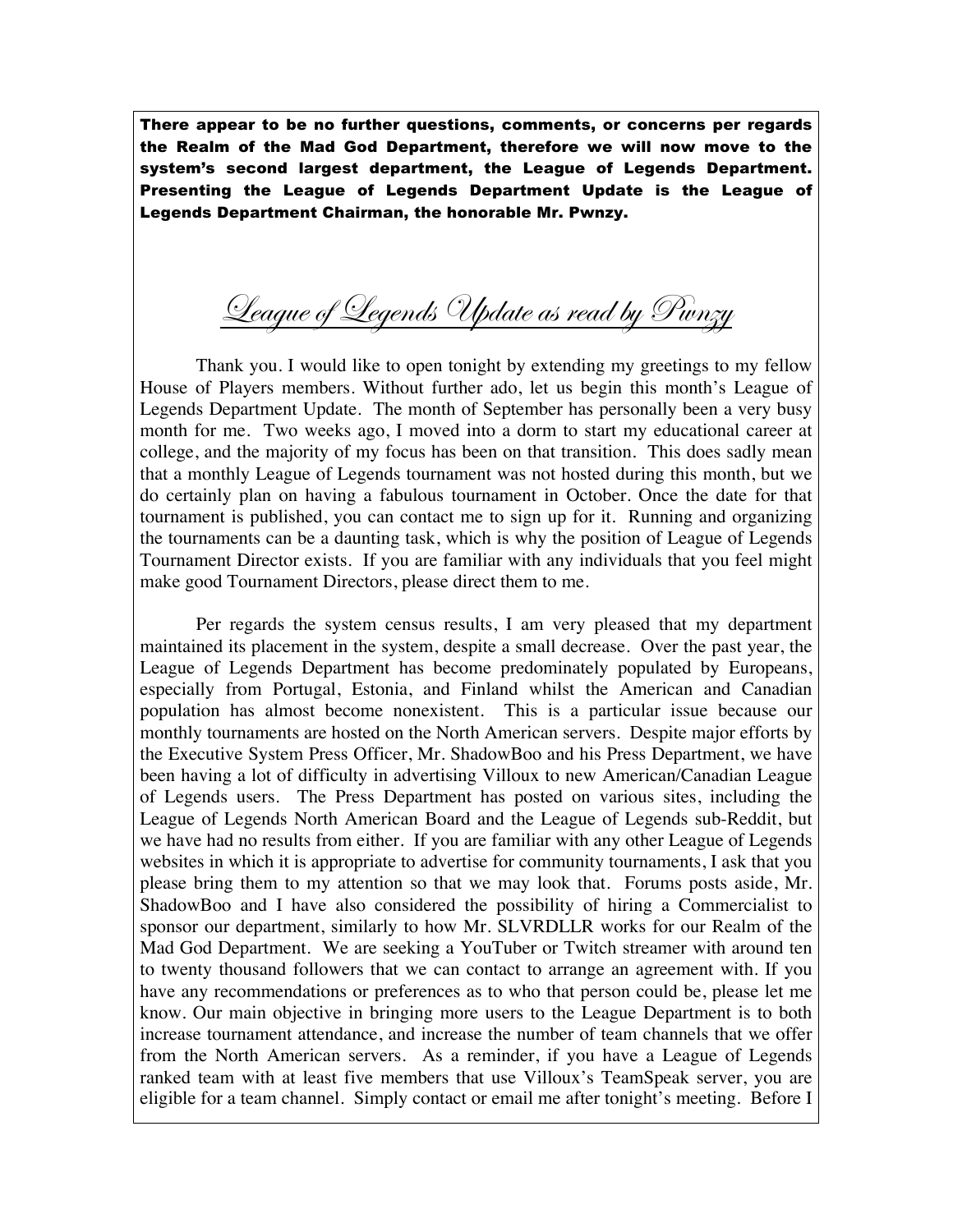conclude my speech tonight, I wish to thank the right honorable Villoux Chief of Staff, Dr. Baskerville for his patience and understanding during my moving phase. With that being said, I do hereby conclude my department update. I await your questions, comments, and concerns.

Transition: Thank you for the update, Mr. Pwnzy. We will now open the floor to any questions, comments, or concerns per regards the League of Legends Department. If you have a question, comment, or concern, please send me a private message with question, comment, or concern, respectively.

There appear to be no further questions, comments, or concerns per regards the League of Legends Department, therefore we will now move to the system's third largest department, the Minecraft Department. Presenting the Minecraft Department Update is the Minecraft Department Chairman, Mrs. Neonkeii.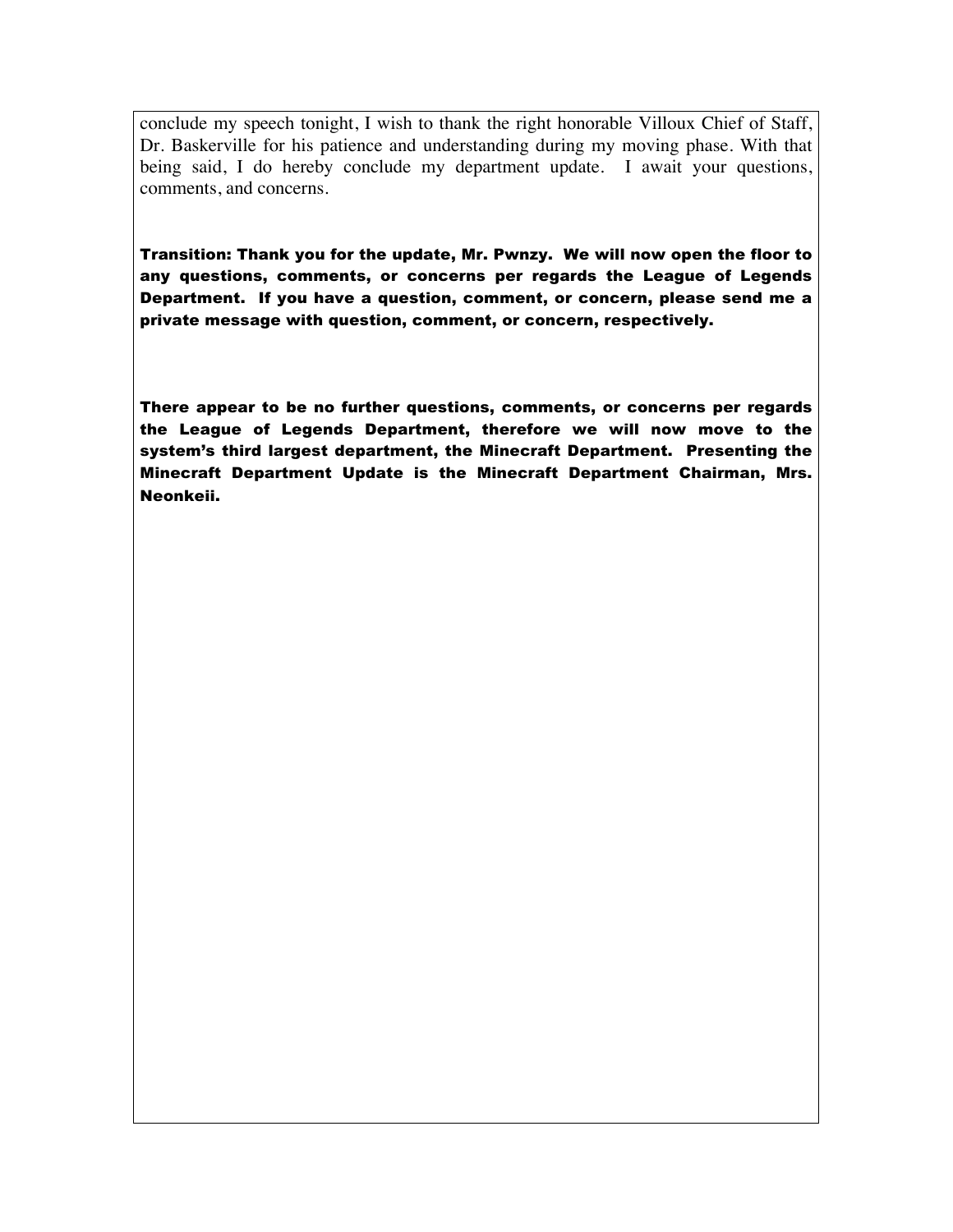# Minecraft Update as read by Neonkeii

I would like to say good evening to the Villoux House of Players, and thank you for allowing me to join you as your new Minecraft Department Chairman. I first joined Villoux approximately two years ago with the Snowflake Pixelmon server, and have been a frequent user ever since. In 2013, I spent five months serving as the Operative Manager under the then Executive TeamSpeak Operator and current League of Legends Department Chairman, the honorable Mr. Pwnzy. Most recently, I have served as a Baskerville Advisor over Coding. My time in the Baskerville Cabinet has given me a chance to reacquaint myself with Villoux, and makes me eager to get started on many projects. I am thrilled to now join Mr. Pwnzy on the Grand Council to begin work in the Minecraft Department. I am a living testament that a career in either the Baskerville Cabinet or the TeamSpeak Operation Department can prove to be very beneficial.

My first action as Minecraft Department Chairman was to shelf Villoux's drug role-play server, Drug Craft. Whereas we will most likely return to this project at a later date, I do not feel that Villoux currently has the resources necessary for such a massive undertaking. Instead, I have decided to open another Pixelmon server, Vixen Craft. Vixen Craft will be a Pixelmon adventure server and is currently in Villoux beta testing phase. If you would like to assist in playing and testing the server, please contact me after this evening's meeting to get whitelisted. After about a week of Villoux beta testing, I will release the server to the full public, and am hopefully for very good results. With the assistance of the Executive System Press Officer, Mr. ShadowBoo, I know that we can get the word out about the server quickly and hopefully populate the server just as fast. Though he is over advertising, Mr. ShadowBoo cannot be the only person spreading word about the server. Share the news of Vixen Craft with your friends, both online and at school. I know that working together as a massive community of over three hundred users, Villoux is more than capable of yielding spectacular results with this server. Once Vixen Craft is up and running to my satisfaction, I will begin work on another server. I am not yet decided on what our next server should be, so I would love to pose that question to the House and hear what ideas you have. With that being said, I hereby conclude my Minecraft Department Update and yield to the floor. Thank you for your time.

Transition: Thank you for the update, Mrs. Neonkeii. We will now open the floor to any questions, comments, or concerns per regards the Minecraft Department. If you have a question, comment, or concern, please send me a private message with question, comment, or concern, respectively.

There appear to be no further questions, comments, or concerns per regards the Minecraft Department, therefore we will now move to the system's fourth largest department, the Counter Strike Department. Presenting the Counter Strike Department Update is the Counter Strike Department Chairman, Mr. Ramt.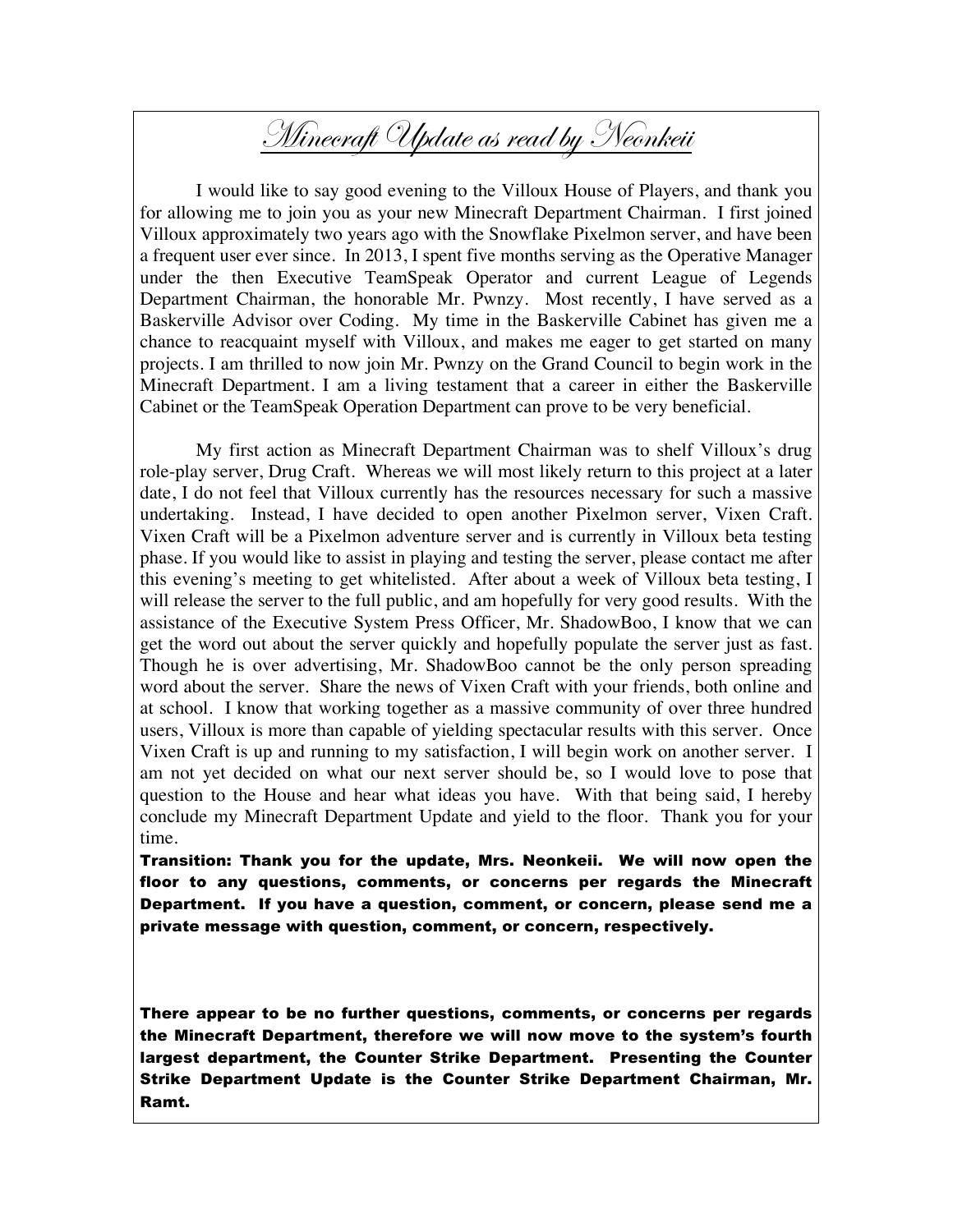### Counter Strike Update as read by Ramt

Good evening, Villoux House of Players. I was formerly known to you as the Team Fortress 2 Department Chairman, but am very happy to join you now as the Department Chairman of our new Counter Strike Department. Though Villoux has had Counter Strike Departments in the past, their main failures have revolved around department administration and lack of proper advertising. With the assistance of the Executive System Press Officer, Mr. ShadowBoo and the right honorable Villoux Chief of Staff, Dr. Baskerville, I stand firmly resolved that my Counter Strike Department will inarguably be the best one the system has ever seen; however before I get too involved in my speech, I would like to first explain how Counter Strike as a game works. The version of Counter Strike that Villoux offers is referred to as Counter Strike: Global Offensive, or CS:GO for short. Like Team Fortress 2, it is a first-person shooter, but, unlike TF2, it has different ranks rewarded based on skill, similar to the League of Legends ranking system. In each Counter Strike match, players are divided into teams as either terrorists or counter-terrorists and compete to achieve objectives and kill their enemies. The game itself has four different game modes: classics casual, arms race, demolition, and death match. The game also features the ability to create ranked teams. Following the example of the League of Legends Department, the Counter Strike Department will offer private channels for Counter Strike ranked teams with at least five active TeamSpeak users.

Now that you have a better concept of the game itself, I will discuss how I plan to administrate the department. The first concept I am going to implement into the department is a monthly tournament. Similar to the League of Legends tournaments, the Counter Strike Department will hold a monthly tournament with teams of Villoux users pitted against other Villoux users in an all out battle for victory. I hope to host the first Counter Strike tournament next month, but as the League of Legends Department Chairman stated, tournaments can prove to be difficult to pull off without a proper tournament staff. I turn to the House for recommendations as to who might make a good Counter Strike Tournament Director. Another possibility that I am exploring is hosting Villoux Counter Strike servers. Though at this stage that is merely an idea, I would like to know the opinions of any House members familiar with Counter Strike as to how that might play out. The final topic that I will address is an issue I foresee regarding advertising. Counter Strike offers an in-game verbal chat feature, thus reducing the need for third party communicators such as TeamSpeak. Though TeamSpeak servers, especially Villoux, have many advantages over in-game chat, it is sometimes difficult to make users realize that. Despite this potential issue, I have confidence that the Executive System Press Officer, Mr. ShadowBoo and his Press Department will be able to spread the word about our tournaments as well as any other endeavors we choose to explore. Since we are a new department, I know that many of you will have questions, comments, or concerns about us, so please be invited to raise them. With that being said, I hereby conclude my department update.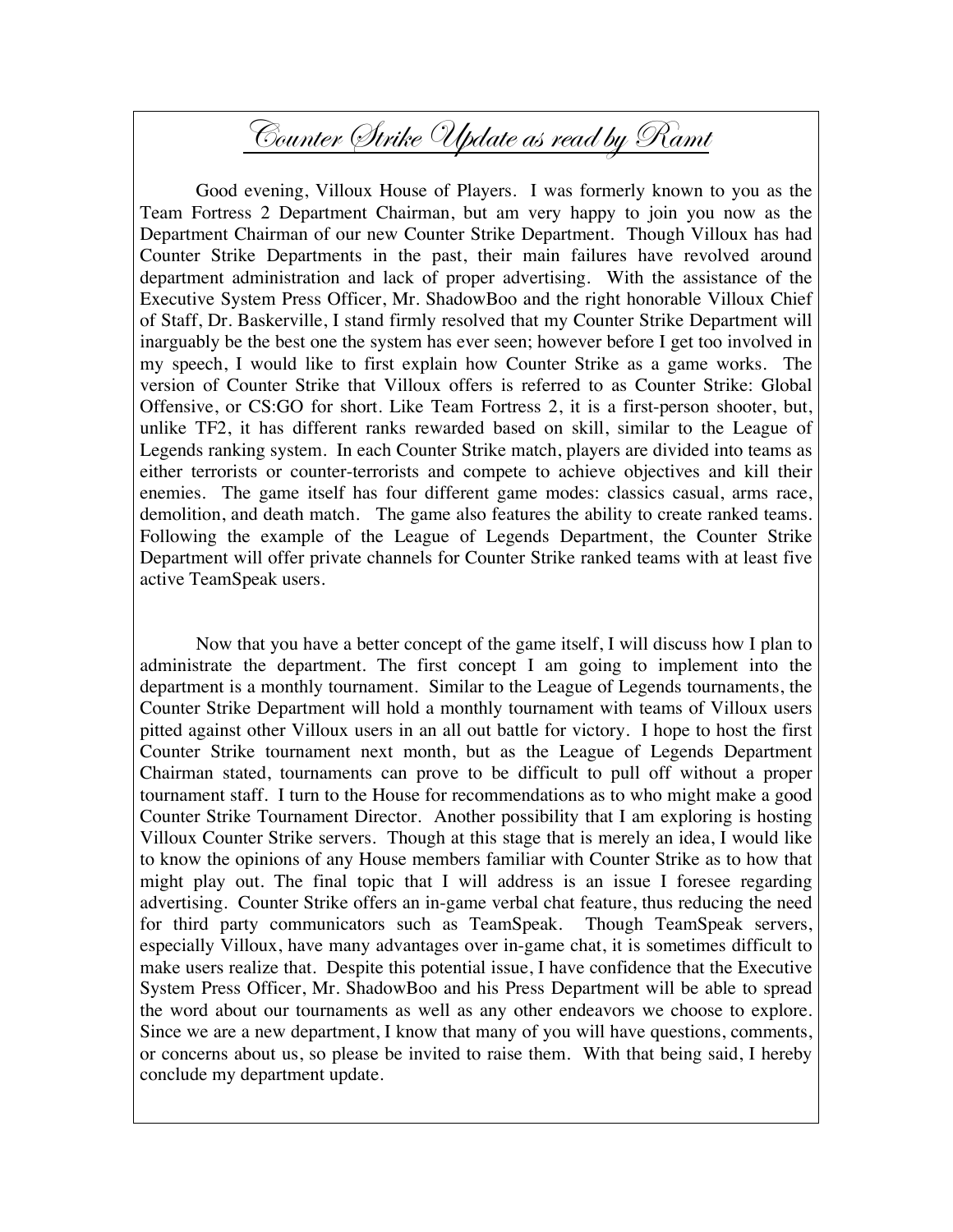Transition: Thank you for the update, Mr. Ramt. We will now open the floor to any questions, comments, or concerns per regards the Counter Strike Department. If you have a question, comment, or concern, please send me a private message with question, comment, or concern, respectively.

There appear to be no further questions, comments, or concerns per regards the Counter Strike Department, therefore we will now move to the system's fifth largest and therefore smallest department, the Trove Department. Presenting the Trove Department Update is the Trove Department Chairman, Mr. Oupas.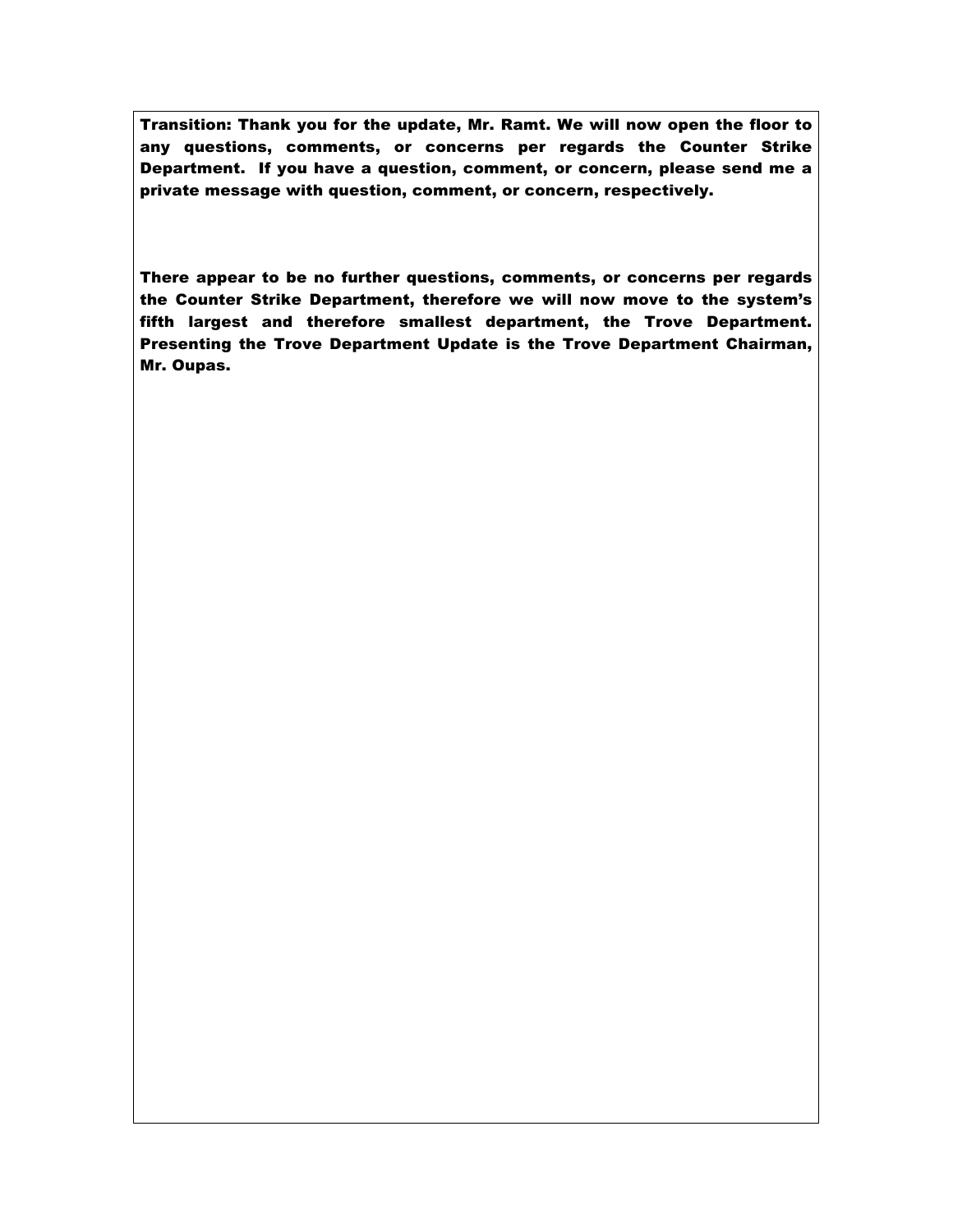## Trove Update as read by Oupas

Good evening, Villoux House of Players. It is a privilege to join you here tonight in my first meeting as the Trove Department Chairman and a Grand Council Member. As you may be aware, my name is Oupas, but I formerly went by Dylan O'Shea. I have previously served in Villoux as the Radio Villoux DJ Manager and most recently as a TeamSpeak Operator. Prior to joining the Trove Department, I was most active in Realm of the Mad God. Before presenting my department update, I would like to provide a bit of information about how Trove works as a game. The gameplay of Trove is similar to Minecraft, but Trove is also an MMORPG Sandbox. Players assume the role of one of multiple classes each with different play styles and abilities. After a brief tutorial players arrive in a central area called the 'Hub' In this area players can access Portals which act as access points to different in game worlds each one tailored for a specific stage of progression. Each portal requires a minimum level to enter which gets higher per portal, allowing for progression from easier worlds to harder worlds as the player gains in level. Each world gets progressively harder but rewards higher levels of experience and better loot/resources. Each portal is of a specific color, which is designed to indicate the quality of the 'loot' that can be most commonly located there, although there is a small chance that loot of a higher quality will be found. Essentially, Trove is like a combination of Minecraft and Realm of the Mad God. The game was only officially released in July of this year, so there are very few communities that currently sponsor it. I seek to take advantage of this fact and get posts about Villoux's Trove Department in as many places as possible. I know that with the help of the Executive System Press Officer, Mr. ShadowBoo this will be an obtainable goal.

As per requirements of the Lyllox Ordinance, every Villoux sponsored game must offer either tournaments, guilds, or servers. Though they are referred to as "clubs" within Trove, Villoux's Trove Department will grant guild channels and Guild Master ranks to clubs with at least ten active TeamSpeak users. We hope to start hosting a number of different Trove guilds. In order for a guild to be sponsored by the system, their Guild Master must contact me and provide me a list of all of their active users. I would again like to thank you for my department's admission to Villoux and say that I look very forward to watching my department grow. With that being said, I yield my time to the floor.

Transition: Thank you for your update, Mr. Oupas. We will now open the floor to any questions, comments, or concerns per regards the Trove Department. If you have a question, comment, or concern, please send me a private message with question, comment, or concern, respectively.

There appear to be no further questions, comments, or concerns per regards the Trove Department. We will now end the Department Updates portion of tonight's meeting, and move to the TeamSpeak Announcement. At this, the Operative Manager, Mr. GodHunta will be recognized to read the TeamSpeak Announcement on behalf of the Executive TeamSpeak Operator, Sen. Ace.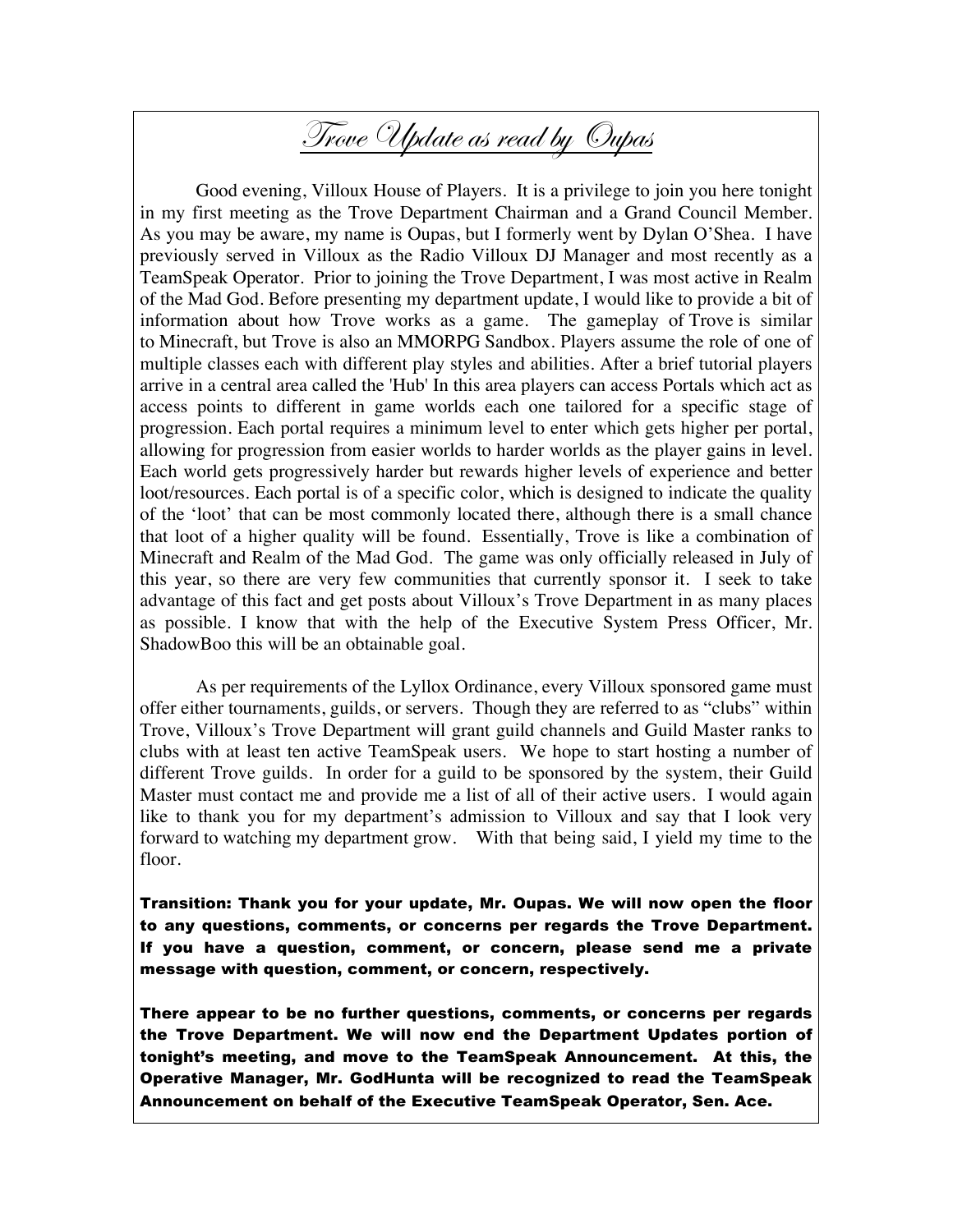# TeamSpeak Announcement as read by GodHunta

Thank you, Dr. Baskerville, and good evening Villoux House of Players. It is my honor to present you the month of September's TeamSpeak Announcement on behalf of the Executive TeamSpeak Operator, Sen. Ace who could not be hire tonight due to a hiatus. Last month, the House proposed an abridged version of the TeamSpeak Ordinance. Upon review with the right honorable Villoux Chief of Staff, Dr. Baskerville, Sen. Ace decided that the Elly Clause is the best way to provide this. The Elly Clause is the clause in the TeamSpeak Ordinance that lists the ban durations for each offense. When a user wants more information on offenses, they can use the rest of the TeamSpeak Ordinance to find it. When the Executive System Coder, Mr. Jdaca finishes Villoux's revised website, a link to the full TeamSpeak Ordinance will still be listed, but a note will be added stating that for an abridged version of the Ordinance to refer to the Elly Clause.

Thanks to the help of the former Operative Manager and current Realm of the Mad God Department Chairman, Mr. Spazproof, the Operation Department has been brought back up to good standards, and is no longer understaffed. Throughout the month of September, we have hired eight new TeamSpeak Operators, all of which Sen. Ace and I have the utmost confidence in. As Dr. Baskerville mentioned in the census results, the Operation Department now has Operators spanning from the United States of America to Finland to Japan to Australia, covering every major Villoux time zone. The Operation staff is something to be proud of.

There has been a slight update to the TeamSpeak Ordinance. TheHatchling Clause, which discusses the proper name to use while on Villoux's TeamSpeak server, has been amended to state that the TeamSpeak Operator channel offers name-check links for all Villoux sponsored guilds. Other than that, no major changes have occurred.

This month, the Grand Council passed System Bans against LucoolXD and Chucker. If you see either of these users online, please contact a Grand Council Member or TeamSpeak Operator immediately. With that being said, I have no further information to provide. Thank you for your time.

Transition: Thank you for your announcement, Mr. GodHunta. We will now open the floor to any questions, comments, or concerns per regards the TeamSpeak Operation Department. If you have a question, comment, or concern, please send me a private message with question, comment, or concern, respectively.

There appear to be no further questions, comments, or concerns per regards the TeamSpeak Operation Department. We will now move to the Closing Ceremonies.